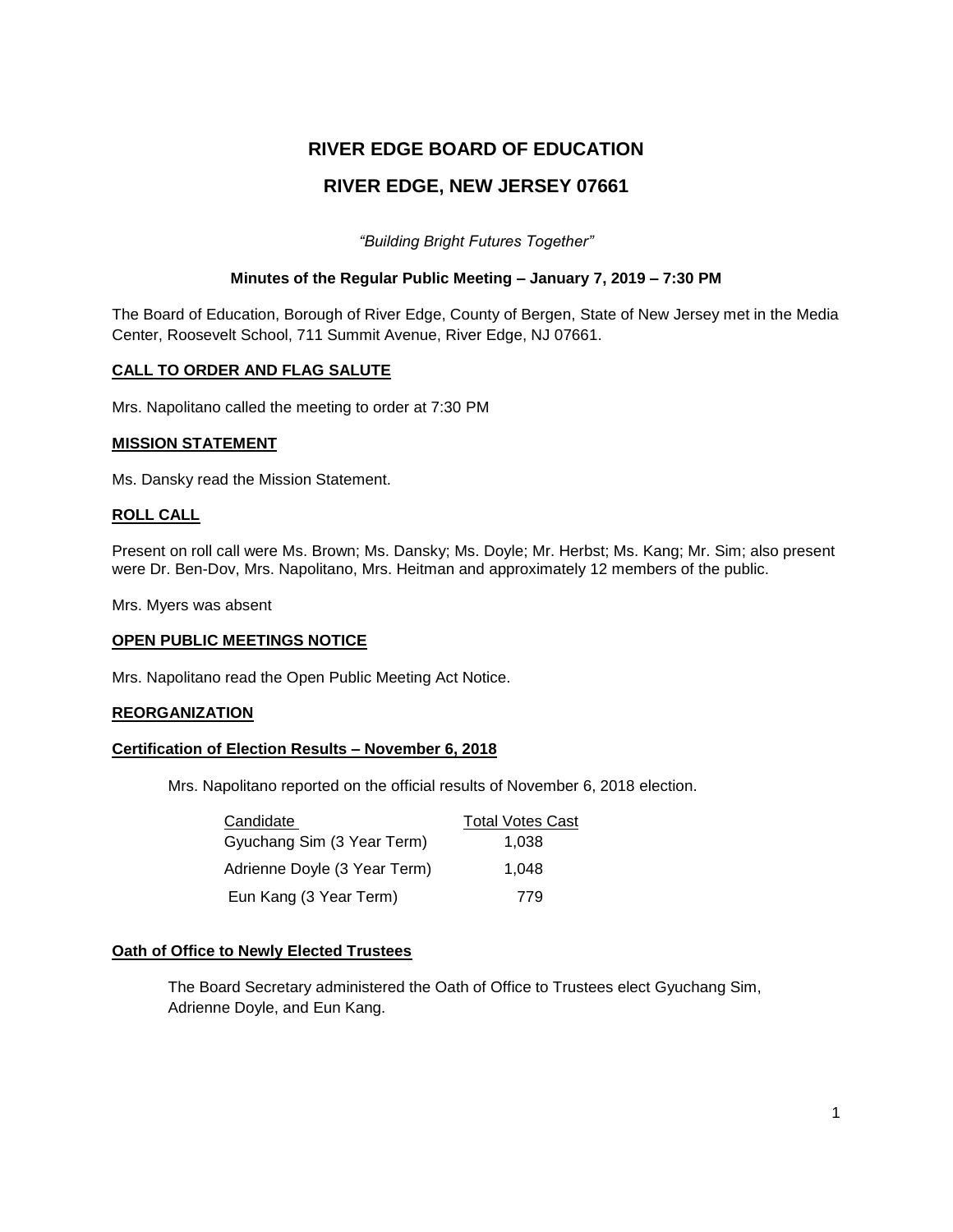## **2018 Board of Education and Expiration of Terms of Offices**

| Trustee             | <b>Expiration of Terms</b> |  |
|---------------------|----------------------------|--|
| Paris Myers         | 2019                       |  |
| <b>Caleb Herbst</b> | 2019                       |  |
| Sheli Dansky        | 2020                       |  |
| Elizabeth Brown     | 2020                       |  |
| Gyuchang Sim        | 2021                       |  |
| Adrienne Doyle      | 2021                       |  |
| Eun Kang            | 2021                       |  |
|                     |                            |  |

### **Nomination and Election of President**

Motion by Ms. Dansky to nominate Caleb Herbst as Board President.

Motion by Mr. Sim to nominate Gyuchang Sim as Board President.

Roll call was taken and Caleb Herbst was elected Board President.

Ayes: Ms. Brown, Ms. Dansky, Ms. Doyle, Ms. Kang, Mr. Herbst Nays: Mr. Sim

President, Caleb Herbst assumed the Chair.

#### **Nomination and Election of Vice-President**

Motion by Ms. Brown to nominate Sheli Dansky as Vice-President.

Roll call was taken and Sheli Dansky was unanimously elected Vice-President.

Ayes: Ms. Brown, Ms. Dansky, Ms. Doyle, Ms. Kang, Mr. Sim, Mr. Herbst Nays: None

### **REORGANIZATION MOTIONS**

#### **1**. Meeting Time & Location

Motion by Seconded by

That the Board of Education continues to hold regular public meetings at 7:30 p.m. as follows:

| Date                   | <b>School</b>             |
|------------------------|---------------------------|
| <b>January 7, 2019</b> | Roosevelt School          |
| January 23, 2019       | <b>Cherry Hill School</b> |
| February 6, 2019       | Roosevelt School          |
| February 27, 2019      | <b>Cherry Hill School</b> |
| March 13, 2019         | Roosevelt School          |
| March 27, 2019         | <b>Cherry Hill School</b> |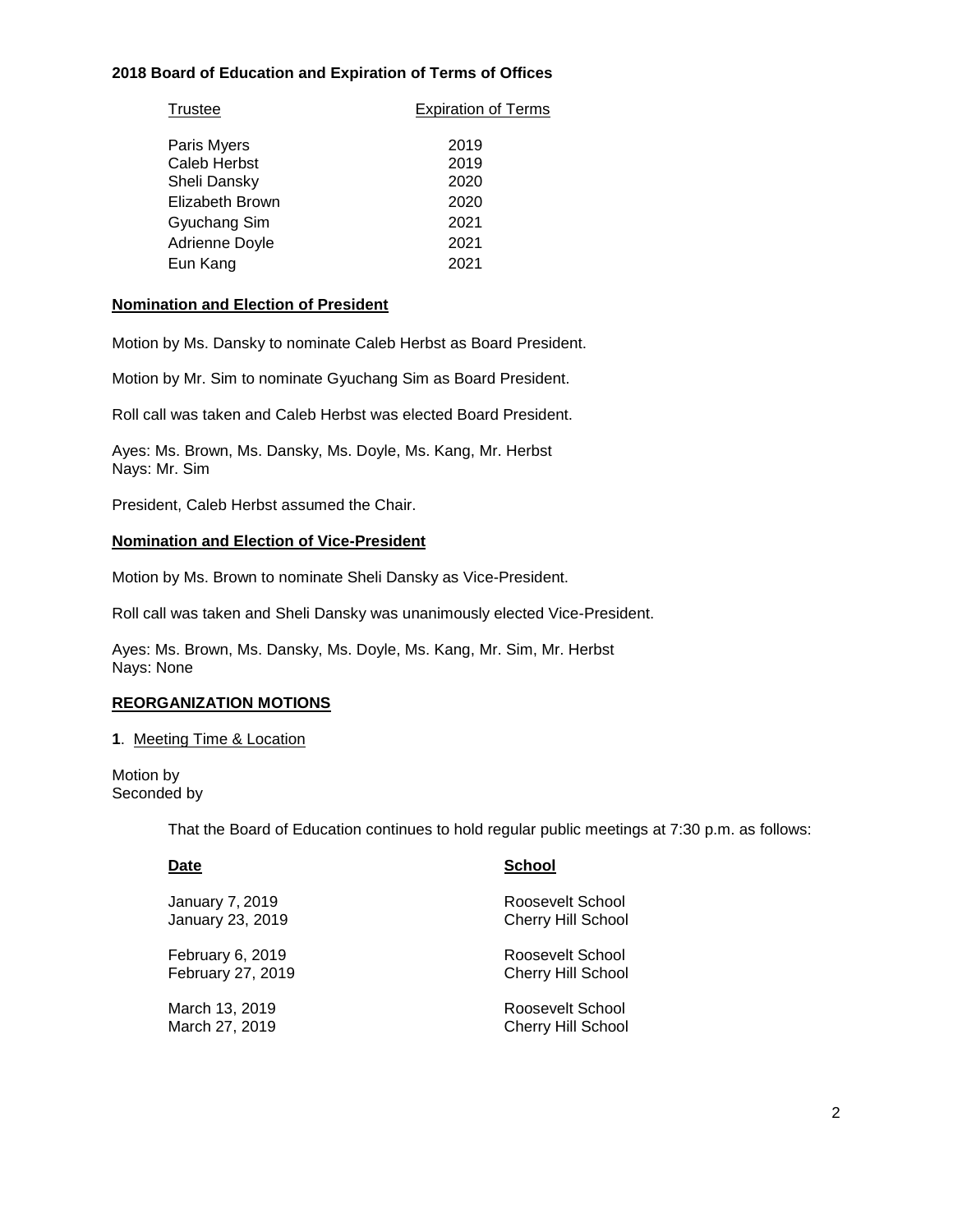| April 10, 2019                                     | Roosevelt School          |
|----------------------------------------------------|---------------------------|
| April 24, 2019                                     | <b>Cherry Hill School</b> |
| May 8, 2019                                        | Roosevelt School          |
| May 22, 2019                                       | <b>Cherry Hill School</b> |
| June 12, 2019                                      | Roosevelt School          |
| June 26, 2019                                      | <b>Cherry Hill School</b> |
| July 31, 2019                                      | <b>Cherry Hill School</b> |
| September 11, 2019                                 | Roosevelt School          |
| September 25, 2019                                 | <b>Cherry Hill School</b> |
| October 2, 2019                                    | Roosevelt School          |
| October 16, 2019                                   | <b>Cherry Hill School</b> |
| November 13, 2019                                  | Roosevelt School          |
| November 20, 2019 (If needed)                      | <b>Cherry Hill School</b> |
| December 4, 2019                                   | Roosevelt School          |
| December 18, 2019                                  | <b>Cherry Hill School</b> |
| (Tuesday) January 7, 2020 (Reorganization Meeting) | Roosevelt School          |

FURTHER, provision is also made for closed meetings immediately following each regular meeting for the purpose of discussing personnel matters or any other private matters if necessary.

FURTHER, the Secretary of this Board is hereby authorized and directed to give at least 48 hours advance notice of all the aforesaid meetings, and said notice shall (a) be delivered to the municipal building and the post office; (b) be delivered to the Board's officially designated newspapers; (c) circulated in the School District; and (d) filed with the clerk of the Borough of River Edge, all as provided for the pursuant to the Open Public Meetings Act, Chapter 231, Laws of the State of New Jersey 1975.

### **Motion by: Ms. Dansky Seconded by: Ms. Brown**

Ayes: Ms. Brown, Ms. Dansky, Ms. Doyle, Ms. Kang, Mr. Sim, Mr. Herbst Nays: None

**2**. School Ethics

FURTHER, that the Board of Education abide by the School Ethics Act and the Code of Ethics for School Board Members, pursuant to N.J.S.A.18A:12-21 et seq.

#### **Motion by: Ms. Brown Seconded by: Ms. Kang**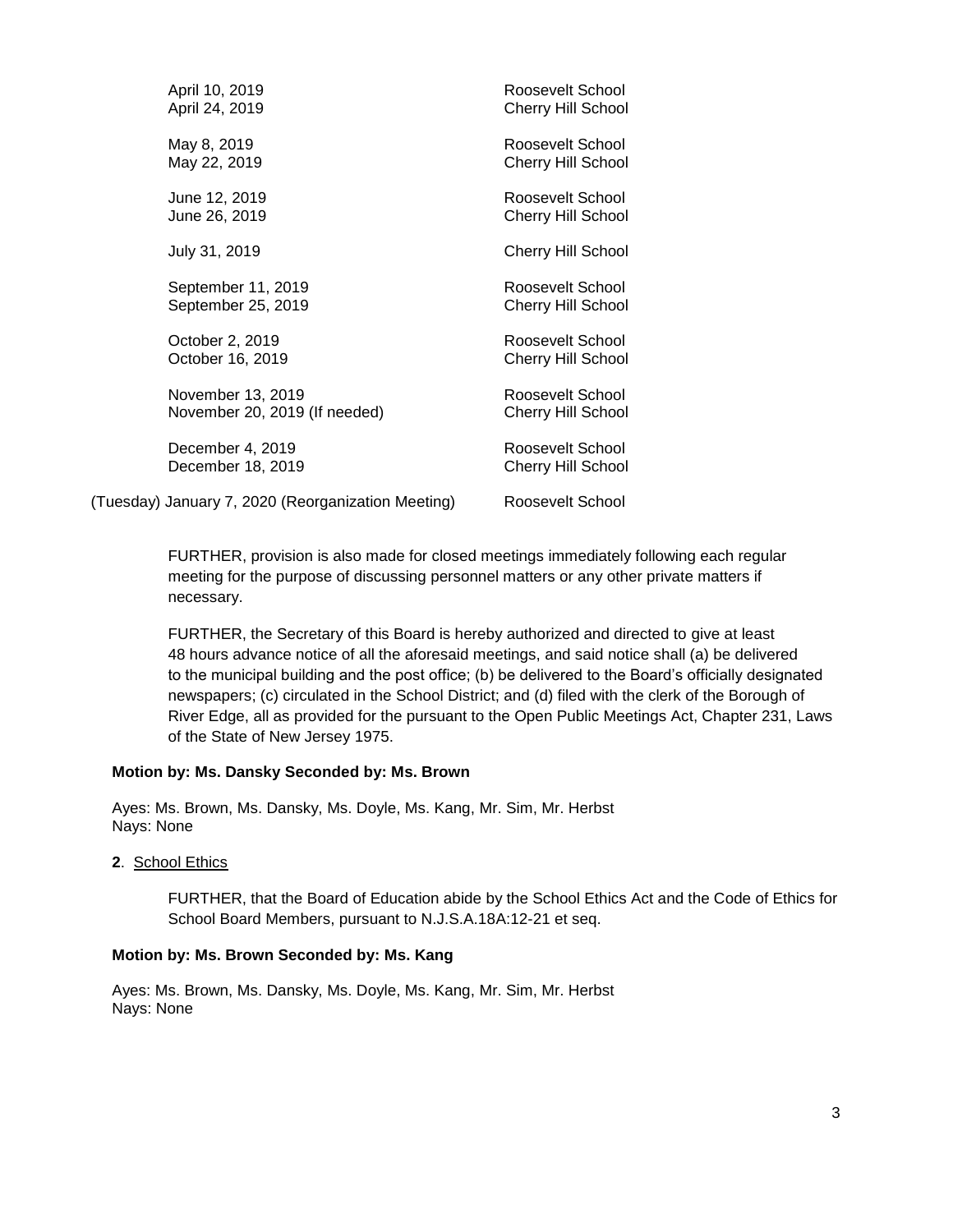### **3**. Parliament Procedure

FURTHER, that the Board of Education meetings be governed by parliamentary procedure of Robert's Rules of Order.

### **Motion by: Ms. Kang Seconded by: Mr. Sim**

Ayes: Ms. Brown, Ms. Dansky, Ms. Doyle, Ms. Kang, Mr. Sim, Mr. Herbst Nays: None

### **4**. Official Public Notice Newspapers

FURTHER, that the Board of Education designate the *Suburban/Town News* and *The Record* as the Official Newspapers for the Board of Education until the next organization meeting.

### **Motion by: Mr. Sim Seconded by: Ms. Doyle**

Ayes: Ms. Brown, Ms. Dansky, Ms. Doyle, Ms. Kang, Mr. Sim, Mr. Herbst Nays: None

### **5**. Designation Board Secretary

FURTHER, that the Board of Education designate Louise Napolitano as Board Secretary until June 30, 2019.

### **Motion by: Ms. Doyle Seconded by: Ms. Dansky**

Ayes: Ms. Brown, Ms. Dansky, Ms. Doyle, Ms. Kang, Mr. Sim, Mr. Herbst Nays: None

### **6**. Rules, Regulations and Policies

FURTHER, that all rules, regulations and policies adopted in previous years, and not rescinded by the River Edge Board of Education be continued in full force and effect until altered, amended, modified or repealed by other resolutions of this Board, including board policy on student records.

### **Motion by: Ms. Dansky Seconded by: Ms. Brown**

Ayes: Ms. Brown, Ms. Dansky, Ms. Doyle, Ms. Kang, Mr. Sim, Mr. Herbst Nays: None

### **7**. Curricula

FURTHER, that the Board of Education approve all current curricula, textbooks, and programs that have been developed in accordance with the New Jersey Student Learning Standards until the next organization meeting.

### **Motion by: Ms. Brown Seconded by: Ms. Kang**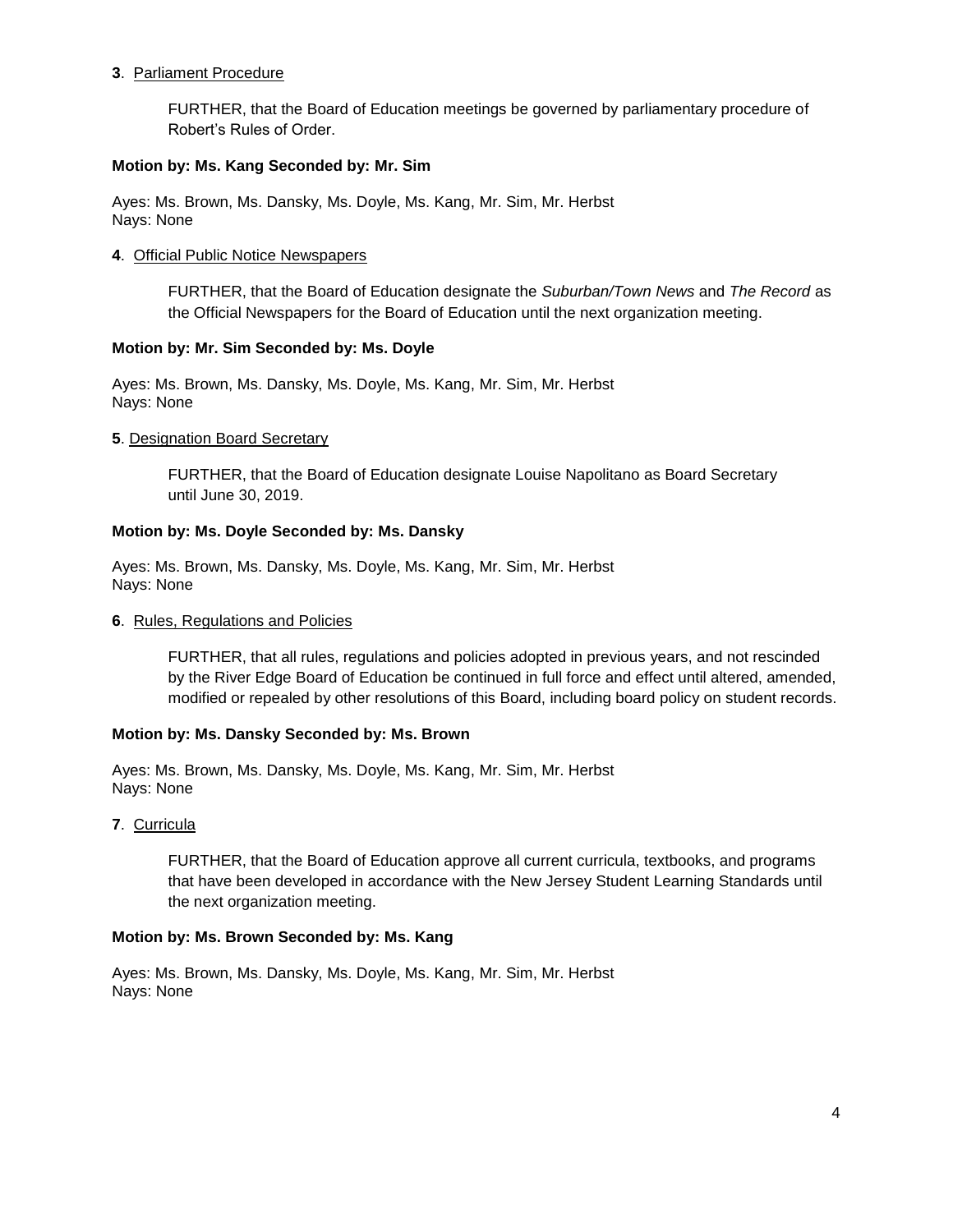### **8**. Mission Statement

FURTHER, that the Board of Education adopt the Mission Statement as follows:

The River Edge School District is a partnership of students, parents, staff, and community members. We are dedicated to providing a supportive environment in which all students can reach their maximum academic potential, while developing as responsible citizens who respect individuality. Our goals will be achieved because:

curriculum and instruction are aligned with the New Jersey Student Learning Standards all decisions reflect the academic, social/emotional and physical needs of pre-K to sixth grade students

- cooperation and on-going communication exist between the school district and the community
- school administrators and the Board of Education work together to assess and adjust procedures in response to new mandates and the changing needs of the community

### **9**. Designation of Depositories & Signature Authorizations

FURTHER, that the Board of Education designate the Columbia Bank as the depository for funds for the Board of Education.

FURTHER, that the Board Secretary/Business Administrator and the Treasurer of School Monies be authorized and directed to maintain accounts for and on behalf of the Board in Columbia Bank and

FURTHER, that the Board of Education official warrants be signed by three of the following five:

President, Vice President, Board Secretary/Business Administrator, Treasurer of School Monies, Superintendent of Schools

### **10**. Signature Authorization – Taxes, Payroll, Insurance

FURTHER, that the President or Vice President in his/her absence, and the Board Secretary/Business Administrator or Superintendent in his/her absence, and the Treasurer of School Monies, be authorized and directed to execute warrants without further action on the part of the Board of the payment, when due, for salaries of all employees of the Board and for withholding taxes, pension funds, medical insurance plans, property insurance, Social Security and New Jersey Unemployment Insurance.

### **11**. Office Account Signatures

FURTHER, that the Board of Education authorize the following individuals to approve the Petty Cash Reimbursements:

Louise Napolitano, Custodian of Petty Cash

Louise Napolitano, Board Secretary/Business Administrator

Dr. Tova Ben-Dov, Superintendent of Schools

FURTHER, that the maximum allowable amount per warrant be established at \$125.00 providing all necessary claims are found to be in order according to law.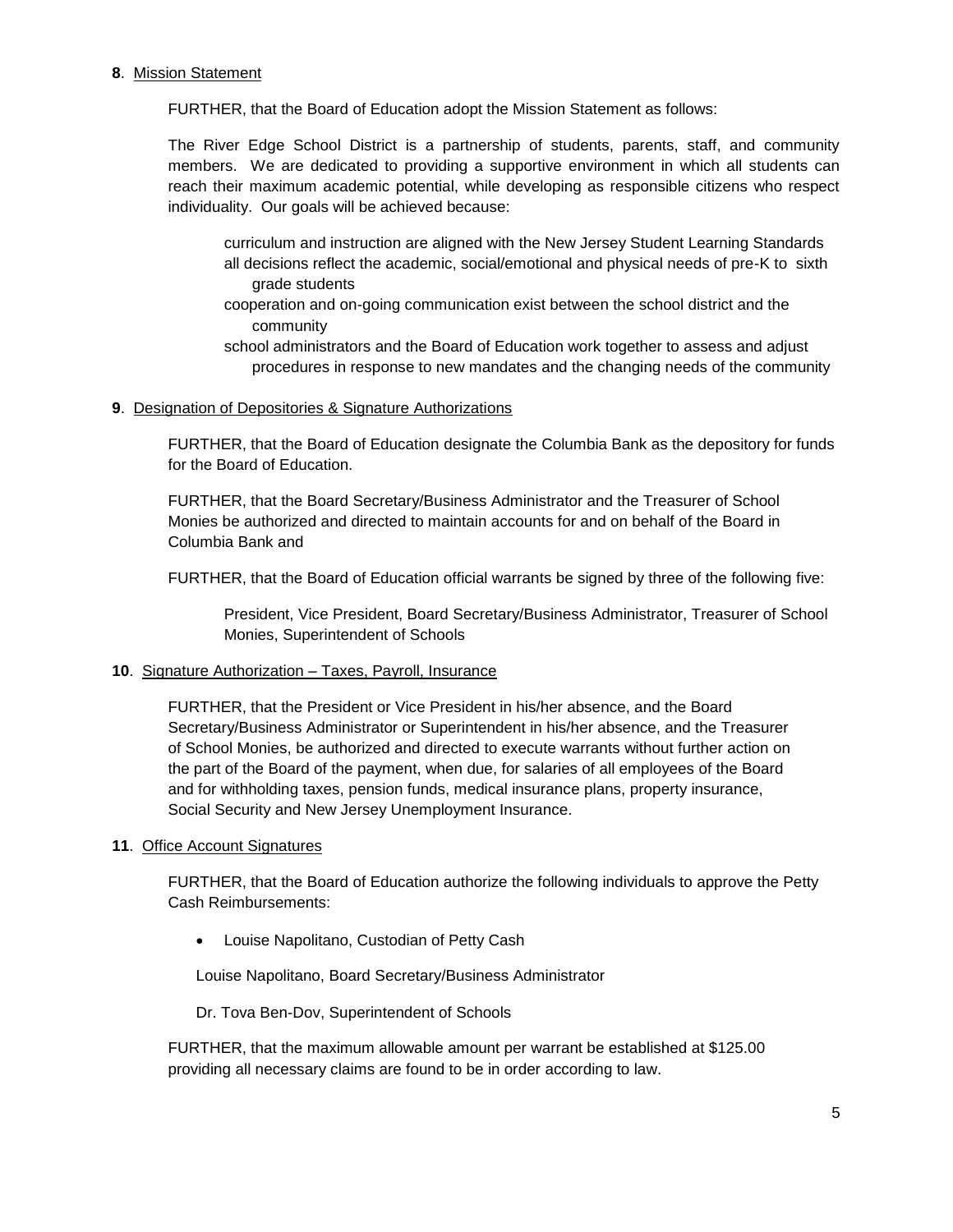### **Motion by: Ms. Kang Seconded by: Mr. Sim**

Ayes: Ms. Brown, Ms. Dansky, Ms. Doyle, Ms. Kang, Mr. Sim, Mr. Herbst Nays: None

### **12**. Designation of Board Auditor, and

FURTHER, that the Board of Education designate Lerch Vinci & Higgins, as Board Auditor until June 30, 2019.

### **Motion by: Mr. Sim Seconded by: Ms. Doyle**

Ayes: Ms. Brown, Ms. Dansky, Ms. Doyle, Ms. Kang, Mr. Sim, Mr. Herbst Nays: None

### **13**. Designation Board Attorney

WHEREAS, the law firm of Fogarty & Hara, Esqs., has the expertise and experience to provide professional services to the River Edge Board of Education; and,

WHEREAS, the Board is desirous of appointing the law firm of Fogarty & Hara, Esqs, to provide professional services to the Board;

BE IT RESOLVED, that the River Edge Board of Education appoints the law firm of Fogarty & Hara, Esqs., as the Board Attorney until June 30, 2019 at the following rates: \$175.00 Partner and \$155.00 Associate.

### **Motion by: Ms. Doyle Seconded by: Ms. Dansky**

Ayes: Ms. Brown, Ms. Dansky, Ms. Doyle, Ms. Kang, Mr. Sim, Mr. Herbst Nays: None

### **14**. Designation Board Architect

FURTHER, that the Board of Education designate DiCara Rubino Architects, as Architect of Record until June 30, 2019 at an hourly rate of \$175 Principal, \$165 Senior Associate Architect, and \$140 Project Architect/Engineer until June 30, 2019.

### **Motion by: Ms. Dansky Seconded by: Ms. Brown**

Ayes: Ms. Brown, Ms. Dansky, Ms. Doyle, Ms. Kang, Mr. Sim, Mr. Herbst Nays: None

### **15**. Designation Board Insurance Agency

FURTHER, that the Board of Education designate Brown and Brown Advisors of Lambertville, New Jersey as the Broker of Record for Dental Benefits.

# **Motion by: Ms. Brown Seconded by: Ms. Kang**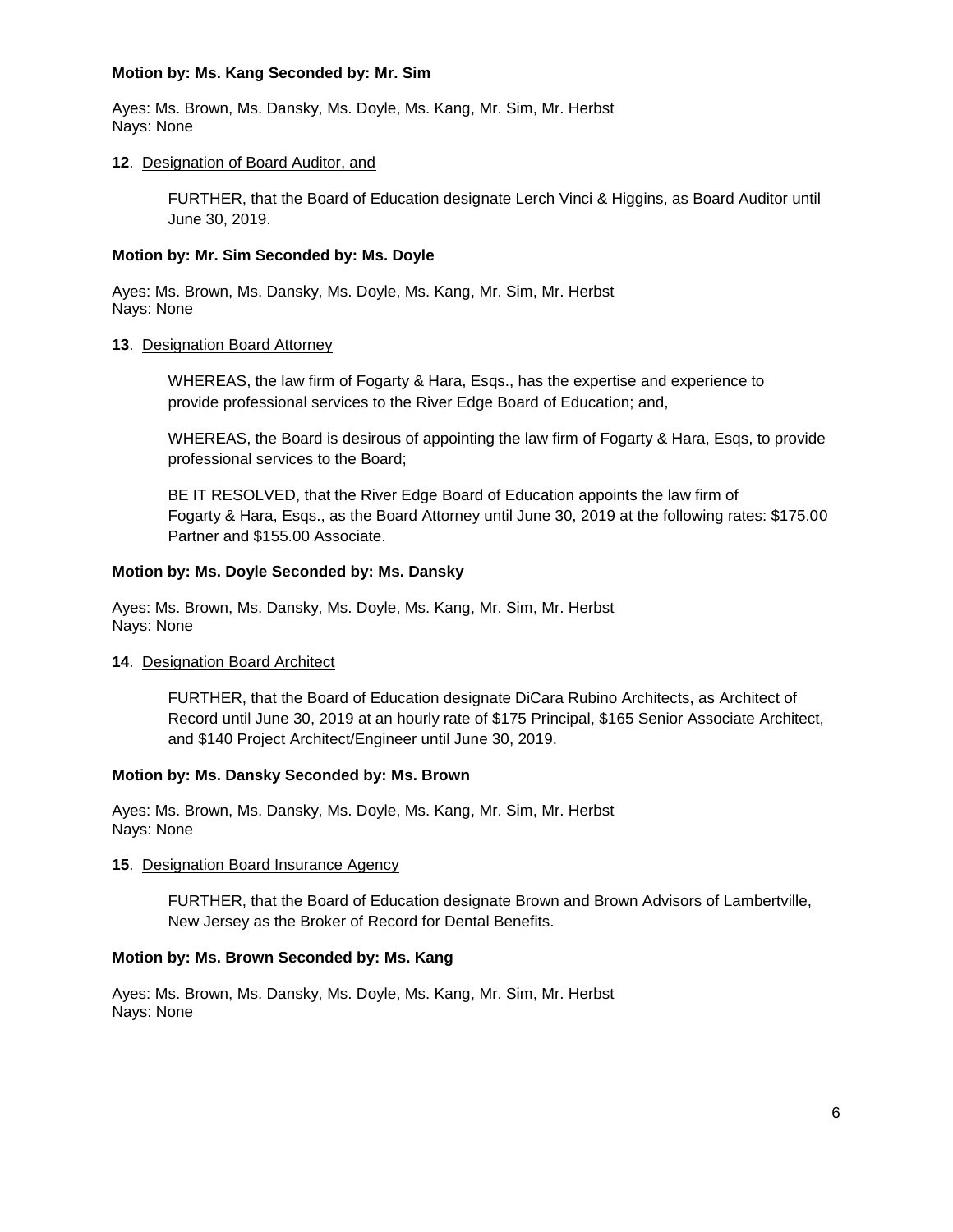### **16**. Designation Bond Attorney

FURTHER, that the Board of Education designate Wilentz, Goldman, and Spitzer as Board Bond Attorney until June 30, 2019.

#### **Motion by: Ms. Kang Seconded by: Mr. Sim**

Ayes: Ms. Brown, Ms. Dansky, Ms. Doyle, Ms. Kang, Mr. Sim, Mr. Herbst Nays: None

#### **17**. Designation School District Consulting Physician

FURTHER, that the Board of Education designate Dr. Christopher Nicpon as Board School Physician until the next organization meeting at a rate of \$3,500.

### **Motion by: Mr. Sim Seconded by: Ms. Doyle**

Ayes: Ms. Brown, Ms. Dansky, Ms. Doyle, Ms. Kang, Mr. Sim, Mr. Herbst Nays: None

#### **18**. Custodian of Public Records

FURTHER, that the Board of Education designate Louise Napolitano as Custodian of Public Records until June 30, 2019.

#### **Motion by: Ms. Doyle Seconded by: Ms. Dansky**

Ayes: Ms. Brown, Ms. Dansky, Ms. Doyle, Ms. Kang, Mr. Sim, Mr. Herbst Nays: None

#### **19**. Designation 504 Coordinator

FURTHER, that the Board of Education designate Tara Malkowski for Roosevelt School and Janel Blake for Cherry Hill School as 504 Coordinators until the next organization meeting.

### **Motion by: Ms. Dansky Seconded by: Ms. Brown**

Ayes: Ms. Brown, Ms. Dansky, Ms. Doyle, Ms. Kang, Mr. Sim, Mr. Herbst Nays: None

#### **20**. Designation Attendance Officer

FURTHER, that the Board of Education designate Denise Heitman, Attendance Officer, for a yearly stipend of \$500.00 until the next organization meeting.

#### **Motion by: Ms. Brown Seconded by: Ms. Kang**

Ayes: Ms. Brown, Ms. Dansky, Ms. Doyle, Ms. Kang, Mr. Sim, Mr. Herbst Nays: None

#### **21**. Designation Homeless Student Liaison

FURTHER, that the Board of Education approve Beth Rosen, Homeless Student Liaison, for the River Edge School District until the next organization meeting.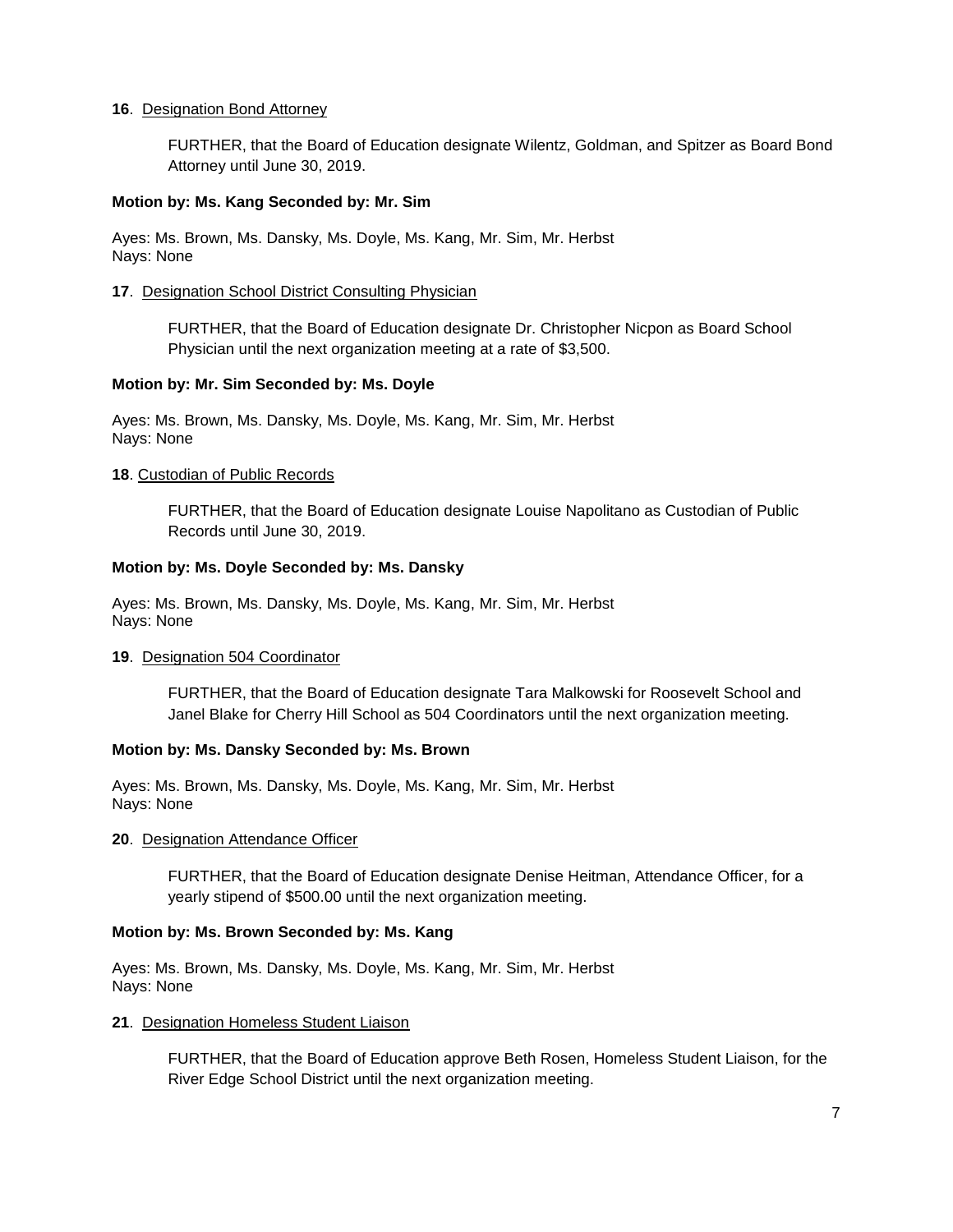### **Motion by: Ms. Kang Seconded by: Mr. Sim**

Ayes: Ms. Brown, Ms. Dansky, Ms. Doyle, Ms. Kang, Mr. Sim, Mr. Herbst Nays: None

### **22**. Designation District Anti-Bullying Coordinator

FURTHER, that the Board of Education designate Beth Rosen, District Anti-Bullying Coordinator, until the next organization meeting.

### **Motion by: Mr. Sim Seconded by: Ms. Doyle**

Ayes: Ms. Brown, Ms. Dansky, Ms. Doyle, Ms. Kang, Mr. Sim, Mr. Herbst Nays: None

### **23**. Designation District Pest Management Coordinator

FURTHER, that the Board of Education designate Stan Stevens as the Integrated Pest Management Coordinator until the next organization meeting.

### **Motion by: Ms. Doyle Seconded by: Ms. Dansky**

Ayes: Ms. Brown, Ms. Dansky, Ms. Doyle, Ms. Kang, Mr. Sim, Mr. Herbst Nays: None

### **24**. AHERA Coordinator

FURTHER, that the Board of Education designate Environmental Design, Inc. to become the designated party to ensure compliance with the Asbestos Hazard Emergency Response Act (AHERA) until the next organization meeting.

### **Motion by: Ms. Dansky Seconded by: Ms. Brown**

Ayes: Ms. Brown, Ms. Dansky, Ms. Doyle, Ms. Kang, Mr. Sim, Mr. Herbst Nays: None

### **25**. Designation Treasurer of School Funds

FURTHER, that the Board of Education designate Antoinette Kelly as Treasurer of School funds until the next organization meeting.

### **Motion by: Ms. Brown Seconded by: Ms. Kang**

Ayes: Ms. Brown, Ms. Dansky, Ms. Doyle, Ms. Kang, Mr. Sim, Mr. Herbst Nays: None

### **26**. Designate Purchasing Agent

WHEREAS, the recent changes to the Public School Contracts Law gave Boards of Education the ability to increase their bid threshold up to \$40,000; and

WHEREAS, N.J.S.A. 18A:18A-3A, permits an increase in the bid threshold if a Qualified Purchasing Agent is appointed as well as granted the authorization to negotiate and award such contracts below the bid threshold: and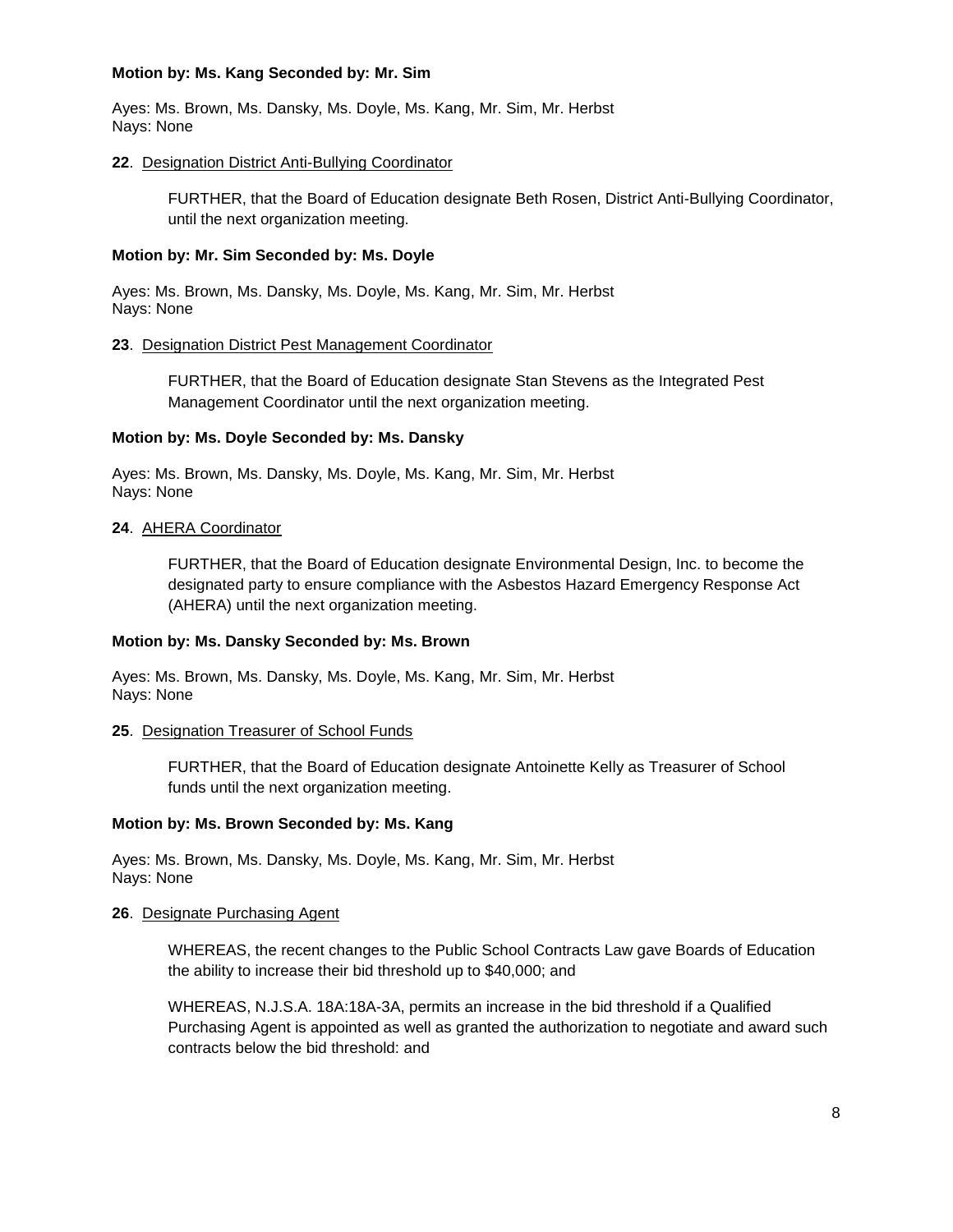WHEREJ.A.C. 5:34-5 et seq. establishes the criteria for qualifying as Qualified Purchasing Agent; and

WHEREAS, Louise Napolitano possesses the designation of Qualified Purchasing Agent as issued by the Director of the Division of Local Government Services in accordance with N.J.A.C. 5:34-5 et seq.: and

WHEREAS, River Edge Board of Education desires to increase the bid threshold as provided in N.J.S.A. 18A:18A-3; now, therefore, be it

RESOLVED, that the governing body of the River Edge Board of Education in the County of Bergen, in the State of New Jersey hereby increases its bid threshold to \$40,000; and be it further

RESOLVED, that the governing body hereby appoints Louise Napolitano as the Qualified Purchasing Agent to exercise the duties of a purchasing agent pursuant to N.J.S.A. 18A:18A-2b, with specific relevance to the authority, responsibility, and accountability of the purchasing activity of the Board of Education; and be it further

RESOLVED, that in accordance with the N.J.A.C. 5:34-5.2 the Board of Education Secretary is hereby authorized and directed to forward a certified copy of this resolution and a copy of Louise Napolitano's certification to the Director of the Division of Local Government Services.

**27**. Move to authorize the Business Administrator/Board Secretary to seek sealed bids, Educational Data Services, county contract, and/or state contract for all goods and services until the next organizational meeting.

### **28**. Membership in Bergen County Region V

FURTHER, that the Board of Education continue its membership in the Bergen County Region V Council for Special Education, does hereby accept, adopt and agree to comply with the Region V by-laws; designates the District Superintendent as its representative to Region V; and empowers her to cast all votes and take all other actions necessary to represent its interest in Region V; until the next organization meeting and

FURTHER, approve the Joint Transportation Agreement for all River Edge students who are transported through Region V.

### **29**. Tax Shelter Annuity Sales Companies

FURTHER, that the Board of Education approve the following to solicit sales to district employees for 403b and 457 retirement plans for the 2018-2019 school year:

Aspire Financial Services AXA Equitable Life Insurance Company Security Benefit Unum Life Insurance Company of America

### **Motion by: Ms. Kang Seconded by: Mr. Sim**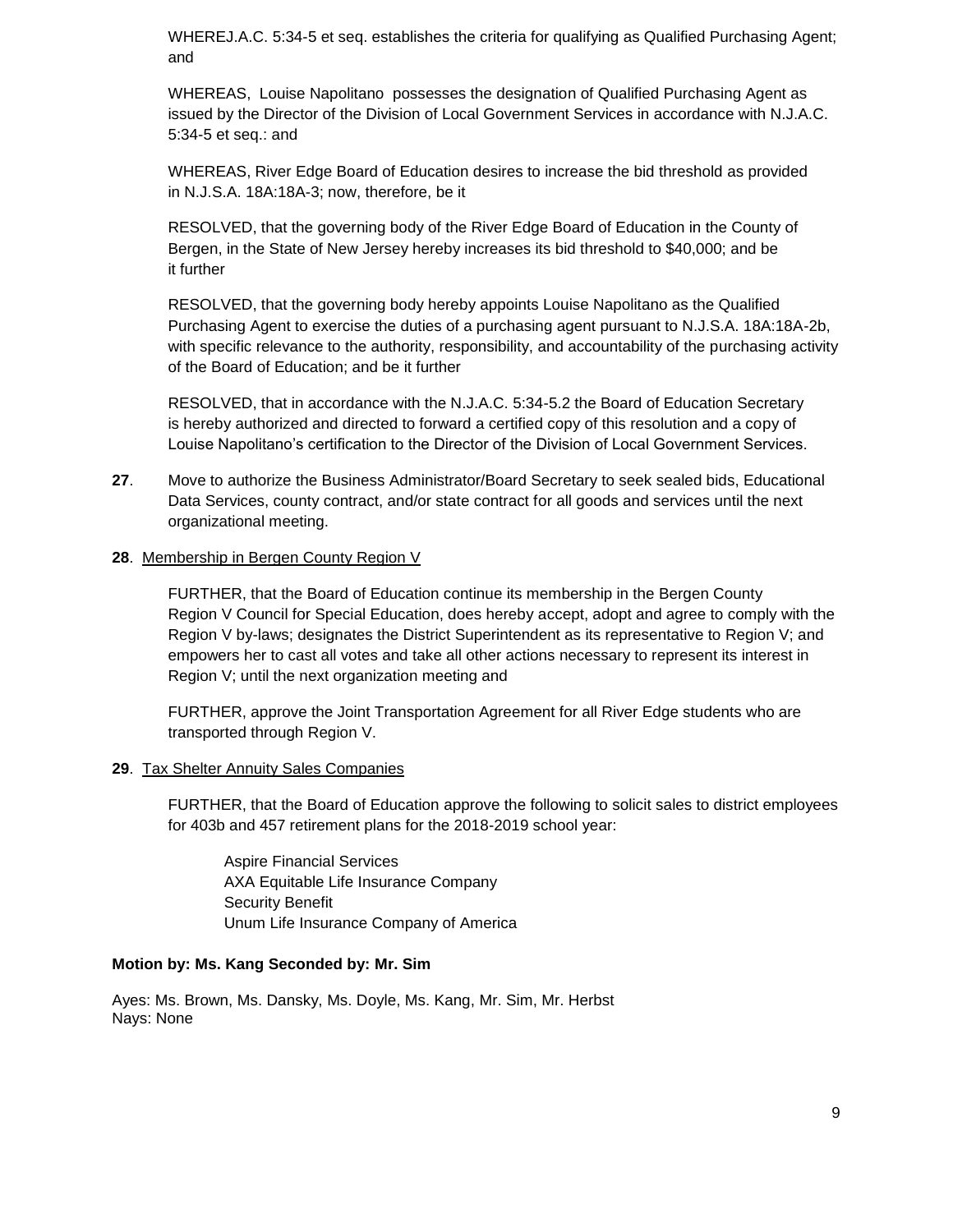# **SPECIAL/DISCUSSION ITEMS**

Public Comments on Agenda Items

Kathleen Murphy, River Edge Resident, asked what the role of a 504 Coordinator is. Dr. Ben-Dov answered her question. She also asked about the Purchasing Agents bid threshold and Mrs. Napolitano answered her question.

# **REPORTS**

## **SUPERINTENDENT**

Dr. Ben-Dov reported on the following:

- Happy New Year and congratulations to all new and re-elected board members and to our new leadership. Dr. Ben-Dov thanked Mrs. Myers and Mr. Sim for all they have done over the past six years. She is looking forward to working with everyone.
- Dr. Ben-Dov stated we are close to reaching the mid-point for this school year. The teachers will be doing mid-year assessments and following up on their goals with students and then use the assessment data to inform future instruction and monitor progress. We will do a lot of training with our staff on differentiation and progress monitoring of students to best serve their needs. We are in the process of planning for the 2019-2020 school year and we already started to discuss personnel and spaces.
- Dr. Ben-Dov told the board she is planning for next year and planning several space scenarios especially for Cherry Hill School. She stated we consistently have had five kindergarten classes at Cherry Hill School and three kindergarten classes at Roosevelt School over the last few years. We had a demographic study done three years ago. Dr. Ben-Dov said we should be able to contain all students within the capacity of the building but there are many factors involved in how we do this. Dr. Ben-Dov will present different scenarios to the board on how we can accommodate the students following the kindergarten registration which is at the end of January.
- QSAC will take place on March  $26<sup>th</sup>$ . We are still preparing for this. We were just told that facilities monitoring will take place at Roosevelt School. They may monitor Cherry Hill School on a different day.
- Climate Surveys has been done recently. They were administered to parents, teachers, and students. The results came back mostly positive. Some results were not clear because we need to go deeper with the questions. Dr. Ben-Dov will have a meeting with the administrators to see how they should re-word the questions and re-administer the survey. Dr. Ben-Dov is hoping to have a presentation ready in February to share the results to the board and the public.
- Dr. Ben-Dov asked the board members to review the 2019-2020 school calendar that was sent to them because it will be a discussion item at the January  $23<sup>rd</sup>$  board meeting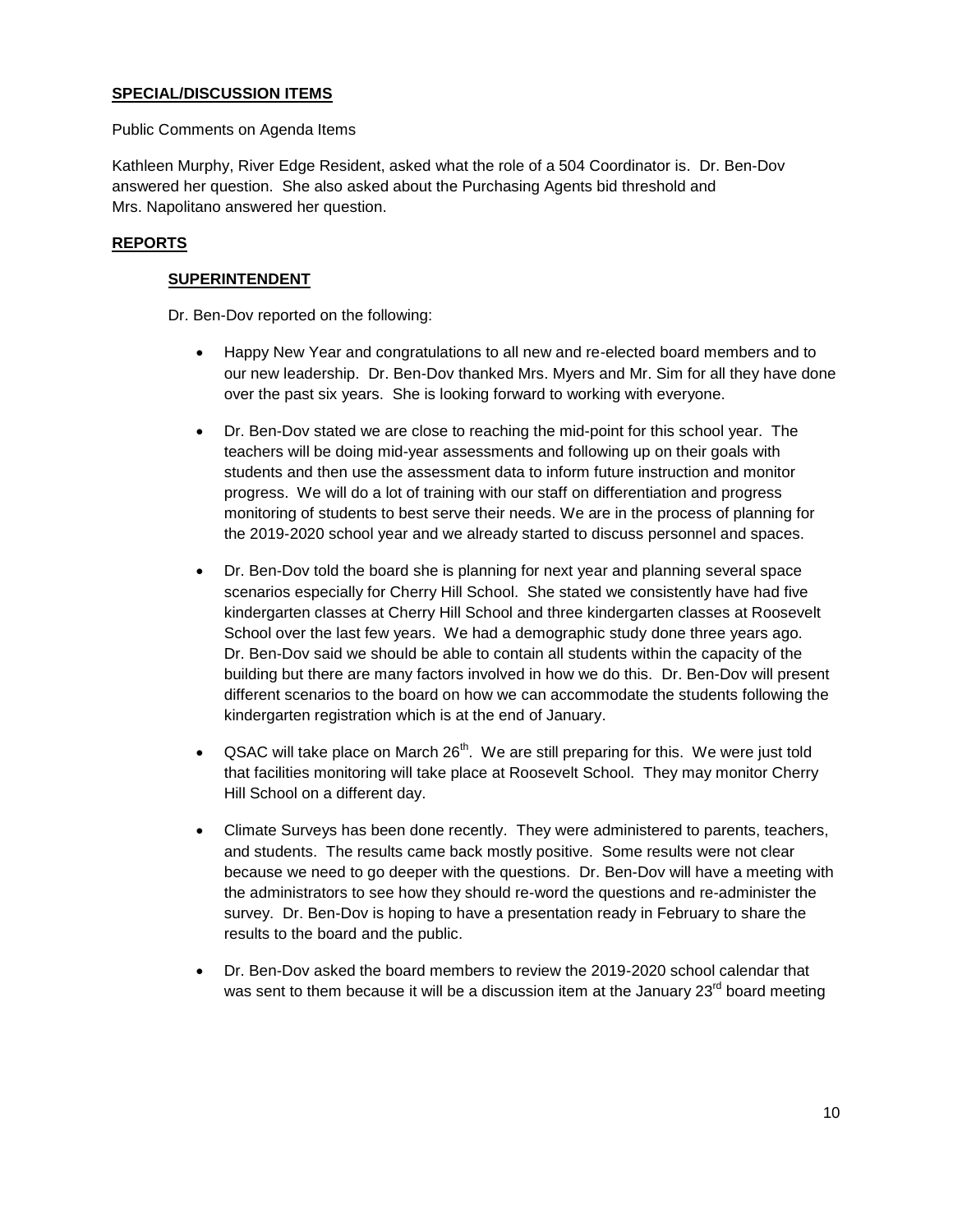# **PRINCIPAL**

Mrs. Heitman reported on the following:

- Mrs. Heitman wished everyone a Happy New Year and congratulated the new board members
- Our December Holiday Concert was a wonderful success. The children had a great time.
- We are working and planning for the 2019-2020 budget and school year
- Kindergarten registration for the 2019-2020 school year will be on January 24th
- There will be a NJ CAP Parent Evening on January  $23^{\text{rd}}$  at 6:30 PM in the Project Room
- There will be a Kindergarten Winter Show on Friday, January  $18<sup>th</sup>$  at 9:00 AM

# **BOARD SECRETARY**

Mrs. Napolitano reported on the following:

- Mrs. Napolitano thanked Columbia Bank for donating on behalf of River Edge Schools to the Wounded Warrior Project in the amount of \$100.00
- Budget Planning is in the process. Each department is working on their prospective budgets. We will have a presentation to the board in February for our 2019-2020 budget.
- The scope of the work for the air conditioning at Roosevelt School was completed over the winter break.
- Some suggested updates for security purposes were completed also
- The gym equipment was inspected over the winter break at both schools

# **PRESIDENT**

Mr. Herbst reported on the following:

- Mr. Herbst thanked the board members for electing him as the River Edge Board President. He also thanked Mrs. Myers and Mr. Sim for all of their hard work over the last few years, and congratulated the new board members.
- Mr. Herbst will have the 2019 Committee list and the new seating chart for the board soon
- Mr. Herbst will set up a meeting with Ms. Doyle and Ms. Eun for a brief orientation and will set up a meeting with Mrs. Napolitano and Dr. Ben-Dov to go over his role as Board President.

# **COMMITTEES**

• The Ad Hoc Committee will meet on January  $24<sup>th</sup>$  at 6:00 PM.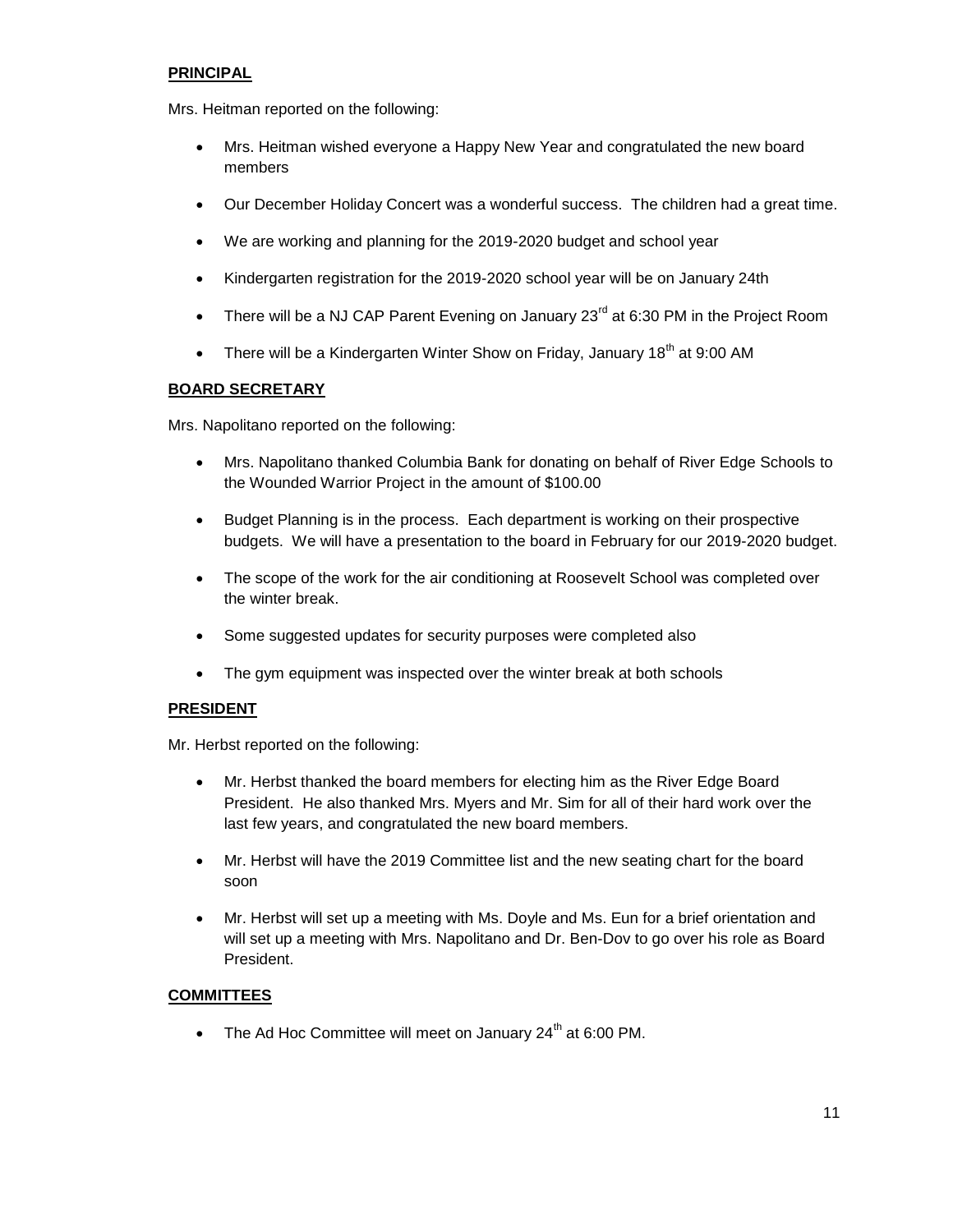# **MOTIONS TO BE ACTED UPON**

### **A. ADMINISTRATION/POLICY**

 $\overline{\phantom{a}}$ 

**1**. That the Board of Education approve the Minutes and Confidential Minutes of December 13, 2018.

#### **Motion by: Ms. Dansky Seconded by: Ms. Brown**

Ayes: Ms. Brown, Ms. Dansky, Mr. Sim, Mr. Herbst Nays: None, Abstained: Ms. Doyle, Ms. Kang

- **2**. That the Board of Education approve the staff development and travel as per the schedules for January 2019 including relevant mileage reimbursement. (Addendum)
- **3**. That the Board of Education approve the completion of the following emergency drills:

| <b>School</b>    | <b>Dates</b>                                                                                          |
|------------------|-------------------------------------------------------------------------------------------------------|
|                  | Cherry Hill School   December 12, 2018 Shelter in Place with Movement<br>December 17, 2018 Fire Drill |
| Roosevelt School | December 14, 2018 Lock Down<br>December 17, 2018 Fire Drill                                           |

**4**. That the Board of Education approve the following class trips:

| <b>School</b>      | Grade          | <b>Destination</b>                                   | Cost to<br><b>District</b> |
|--------------------|----------------|------------------------------------------------------|----------------------------|
| <b>Cherry Hill</b> | 6              | <b>River Dell Middle</b><br>School<br>River Edge, NJ | \$0                        |
| Roosevelt          | 6              | River Dell Middle<br>School<br>River Edge, NJ        | \$0                        |
| Roosevelt          | 3              | <b>Memorial Park</b><br>River Edge, NJ               | \$0                        |
| Roosevelt          | $\overline{2}$ | <b>Memorial Park</b><br>River Edge, NJ               | \$0                        |
| Roosevelt          | 5              | <b>Memorial Park</b><br>River Edge, NJ               | \$0                        |
| Roosevelt          | 6              | Swim Club<br>River Edge, NJ                          | \$0                        |
| Roosevelt          | 4              | <b>Memorial Park</b><br>River Edge, NJ               | \$0                        |
| Roosevelt          | 6              | <b>Memorial Park</b><br>River Edge, NJ               | \$0                        |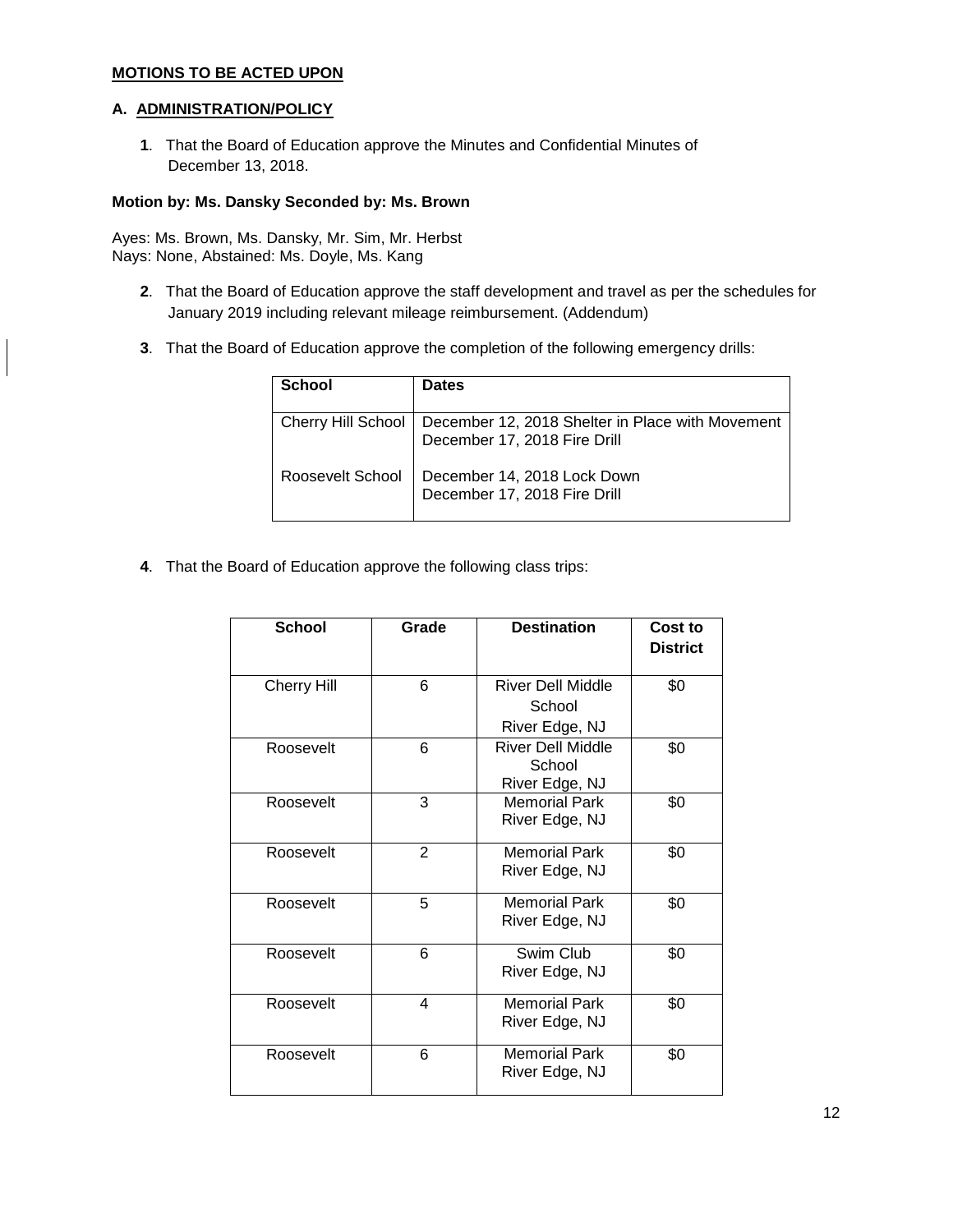### **Motion by: Ms. Brown Seconded by: Ms. Kang**

Ayes: Ms. Brown, Ms. Dansky, Ms. Doyle, Ms. Kang, Mr. Sim, Mr. Herbst Nays: None

**5**. That the Board of Education approve to amend the motion to: That the Board of Education approve the following to attend the NSBA Conference on March 30, 2019 - April 1, 2019, Philadelphia, PA.

> Sheli Dansky Caleb Herbst Gyuchang Sim

# **Motion by: Ms. Kang Seconded by: Mr. Sim**

Ayes: Ms. Brown, Ms. Dansky, Ms. Doyle, Ms. Kang, Mr. Sim, Mr. Herbst Nays: None

# **B. CURRICULUM/EDUCATION**

# **C. BUILDINGS & GROUNDS**

# **D. FINANCE/GRANTS/GIFTS**

**1**. That the Board of Education approve a donation from Joy and Jan Holmstrup to be used towards the purchase of children books for the mobile cart in memory of Erika Steinbauer in the amount of \$72.00.

### **Motion by: Mr. Sim Seconded by: Ms. Doyle**

Ayes: Ms. Brown, Ms. Dansky, Ms. Doyle, Ms. Kang, Mr. Sim, Mr. Herbst Nays: None

# **E. PERSONNEL**

- **1**. That the Board of Education, with the recommendation of the Superintendent approve Heather Alonso-Utsch, Leave Replacement Teacher, MA, Step 4, effective on or about February 20, 2019 through April 3, 2019.
- **2**. That the Board of Education, with the recommendation of the Superintendent approve the following River Dell High School students to intern one day per week as part of a School Sponsored Structured Learning Experience to commence on or about February 5, 2019 through May 28, 2019.

Jeemin Youn Uhjean (Esther) Kim Gianna Milardo John Strianiero Christian Pomerantz

### **Motion by: Ms. Doyle Seconded by: Ms. Dansky**